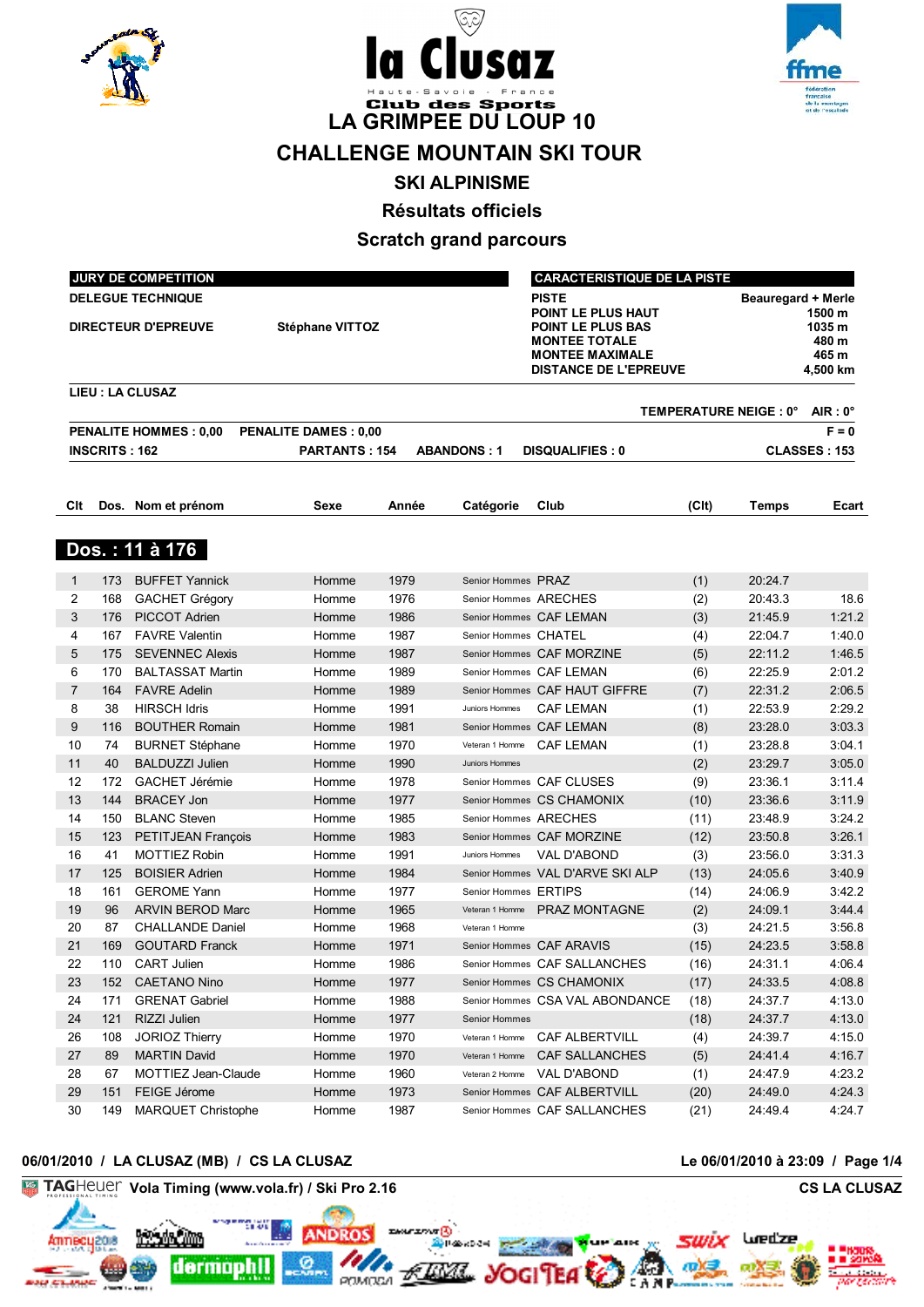





# **Club des Sports LA GRIMPEE DU LOUP 10 CHALLENGE MOUNTAIN SKI TOUR SKI ALPINISME Résultats officiels Scratch grand parcours**

| Clt |     | Dos. Nom et prénom            | Sexe  | Année | Catégorie             | Club                           | (C <sub>It</sub> ) | <b>Temps</b> | Ecart  |
|-----|-----|-------------------------------|-------|-------|-----------------------|--------------------------------|--------------------|--------------|--------|
| 31  | 36  | SOCQUET JUGLARD Antoine       | Homme | 1991  | Juniors Hommes        | <b>CAF MEGEVE</b>              | (4)                | 24:53.0      | 4:28.3 |
| 32  | 158 | <b>MIEGE Philippe</b>         | Homme | 1976  |                       | Senior Hommes CAF ALBERTVILL   | (22)               | 24:53.5      | 4:28.8 |
| 33  | 37  | <b>FANTIN Guillaume</b>       | Homme | 1990  | Juniors Hommes        | CAF AIX LES BAINS              | (5)                | 24:58.5      | 4:33.8 |
| 34  | 112 | <b>LEONARD Marc</b>           | Homme | 1971  |                       | Senior Hommes CSA 27 BCA       | (23)               | 25:02.0      | 4:37.3 |
| 35  | 106 | <b>FAVRE FELIX Alain</b>      | Homme | 1969  | Veteran 1 Homme       | <b>CAF ARAVIS</b>              | (6)                | 25:04.2      | 4:39.5 |
| 36  | 39  | <b>MARULLAZ Vincent</b>       | Homme | 1992  | Juniors Hommes        | <b>FFME MORZINE</b>            | (6)                | 25:06.9      | 4:42.2 |
| 37  | 51  | GADIOLET Jean                 | Homme | 1950  | Veteran 3 Homme       |                                | (1)                | 25:08.6      | 4:43.9 |
| 38  | 31  | <b>PERNET Germain</b>         | Homme | 1991  | Juniors Hommes        | <b>MORZINE</b>                 | (7)                | 25:43.0      | 5:18.3 |
| 39  | 120 | <b>LACHAUX François</b>       | Homme | 1973  |                       | Senior Hommes CAF SALLANCHES   | (24)               | 25:45.0      | 5:20.3 |
| 40  | 34  | VIRET Léo                     | Homme | 1991  | Juniors Hommes        | <b>TEAM ISERE</b>              | (8)                | 25:59.8      | 5:35.1 |
| 41  | 162 | DUNAND Benjamin               | Homme | 1980  | Senior Hommes CMSAB   |                                | (25)               | 26:07.3      | 5:42.6 |
| 42  | 134 | <b>MICHEL Manuel</b>          | Homme | 1974  |                       | Senior Hommes ST JEOIRE ESC    | (26)               | 26:07.9      | 5:43.2 |
| 43  | 17  | <b>MAGNENAT Gabrielle</b>     | Dame  | 1980  |                       | Seniors Dames SWISS TEAM       | (1)                | 26:18.1      | 5:53.4 |
| 44  | 99  | SIBUET BECQUET Michel         | Homme | 1966  | Veteran 1 Homme       |                                | (7)                | 26:24.8      | 6:00.1 |
| 45  | 117 | <b>MATHIS Grégory</b>         | Homme | 1978  |                       | Senior Hommes CAF CSA27 BCA    | (27)               | 26:37.1      | 6:12.4 |
| 46  | 55  | <b>DESVALLEES Antoine</b>     | Homme | 1960  | Veteran 2 Homme       | <b>CAF ARAVIS</b>              | (2)                | 26:43.1      | 6:18.4 |
| 47  | 127 | <b>BRUNET Raphaël</b>         | Homme | 1976  |                       | Senior Hommes CAF ANNECY       | (28)               | 26:48.1      | 6:23.4 |
| 48  | 94  | <b>DUCREY Jean-Louis</b>      | Homme | 1966  | Veteran 1 Homme       | <b>CAF SALLANCHES</b>          | (8)                | 26:54.7      | 6:30.0 |
| 49  | 81  | <b>LACHENAL Philippe</b>      | Homme | 1967  | Veteran 1 Homme       | ARDECHE                        | (9)                | 26:55.7      | 6:31.0 |
| 50  | 101 | DE BORTOLI Lionel             | Homme | 1968  | Veteran 1 Homme       | <b>CAF ARAVIS</b>              | (10)               | 27:05.3      | 6:40.6 |
| 51  | 133 | <b>LOHR Gabriel</b>           | Homme | 1981  |                       | Senior Hommes CAF ALBERTVILL   | (29)               | 27:06.3      | 6:41.6 |
| 52  | 137 | <b>TOURNEBIZE Julien</b>      | Homme | 1981  |                       | Senior Hommes CAF ANNECY       | (30)               | 27:06.9      | 6:42.2 |
| 53  | 135 | <b>JACCOUD Lionel</b>         | Homme | 1971  |                       | Senior Hommes CAF ANNECY       | (31)               | 27:07.1      | 6:42.4 |
| 54  | 124 | <b>ADELINET Laurent</b>       | Homme | 1988  |                       | Senior Hommes CAF CHAMBERY     | (32)               | 27:13.3      | 6:48.6 |
| 55  | 113 | POCHAT Joseph                 | Homme | 1974  |                       | Senior Hommes CAF ANNECY       | (33)               | 27:13.5      | 6:48.8 |
| 56  | 130 | MONCOMBLE Julien              | Homme | 1984  |                       | Senior Hommes CHAMBERY         | (34)               | 27:18.6      | 6:53.9 |
| 57  | 154 | <b>GIRARD BERTHET Mickael</b> | Homme | 1984  | Senior Hommes VILLARD |                                | (35)               | 27:19.2      | 6:54.5 |
| 58  | 155 | <b>JACQUEMOUD Clément</b>     | Homme | 1984  |                       | Senior Hommes CAF ST GERVAIS   | (36)               | 27:26.7      | 7:02.0 |
| 59  | 24  | <b>FAVRE Emilie</b>           | Dame  | 1990  |                       | Juniors Dames VAL D'ABOND      | (1)                | 27:29.5      | 7:04.8 |
| 60  | 49  | <b>MOLLIERE Paul</b>          | Homme | 1949  | Veteran 3 Homme       |                                | (2)                | 27:30.8      | 7:06.1 |
| 61  | 140 | <b>LAVOREL Fabrice</b>        | Homme | 1972  | Senior Hommes         |                                | (37)               | 27:34.9      | 7:10.2 |
| 62  | 156 | <b>MARULLAZ Olivier</b>       | Homme | 1989  |                       | Senior Hommes CAF MORZINE      | (38)               | 27:46.9      | 7:22.2 |
| 62  | 146 | VIBERT Jérome                 | Homme | 1974  | Senior Hommes ARECHES |                                | (38)               | 27:46.9      | 7:22.2 |
| 64  | 115 | <b>DUPONT ROC Thierry</b>     | Homme | 1973  |                       | Senior Hommes CAF ARAVIS       | (40)               | 27:47.7      | 7:23.0 |
| 65  | 105 | <b>LACOMBE Pierre</b>         | Homme | 1967  | Veteran 1 Homme       | <b>CAF ARAVIS</b>              | (11)               | 27:58.1      | 7:33.4 |
| 66  | 153 | <b>BESSON Richard</b>         | Homme | 1973  | Senior Hommes CAF     |                                | (41)               | 28:01.2      | 7:36.5 |
| 67  |     | 142 SUIZE Ludovic             | Homme | 1976  |                       | Senior Hommes LA CLUSAZ        | (42)               | 28:04.6      | 7:39.9 |
| 68  | 114 | PACCARD Jean-Paul             | Homme | 1974  | Senior Hommes         |                                | (43)               | 28:09.0      | 7:44.3 |
| 69  | 25  | <b>FAVRE Sandrine</b>         | Dame  | 1988  |                       | Seniors Dames SC VAL ABOND     | (2)                | 28:13.5      | 7:48.8 |
| 70  | 160 | <b>VIOLLET Benoit</b>         | Homme | 1982  |                       | Senior Hommes SAINT JEOIRE ESC | (44)               | 28:14.1      | 7:49.4 |
| 71  | 71  | <b>PREMAT Yves</b>            | Homme | 1952  | Veteran 2 Homme       | <b>ESF MORZINE</b>             | (3)                | 28:14.9      | 7:50.2 |
| 72  | 70  | <b>LOSSERAND Eric</b>         | Homme | 1960  | Veteran 2 Homme       | <b>CAF ARAVIS</b>              | (4)                | 28:16.9      | 7:52.2 |
| 73  | 76  | <b>LECLAINCHE Philippe</b>    | Homme | 1965  | Veteran 1 Homme       | CAF ALBERTVILL                 | (12)               | 28:27.1      | 8:02.4 |
| 74  | 33  | POLLET VILLARD François       | Homme | 1991  | Juniors Hommes        | CS LA CLUSAZ                   | (9)                | 28:27.6      | 8:02.9 |
| 75  | 104 | <b>RICHARD Franck</b>         | Homme | 1967  | Veteran 1 Homme       | CAF MORZINE                    | (13)               | 28:35.8      | 8:11.1 |
| 76  | 90  | <b>DEVOS Laurent</b>          | Homme | 1963  | Veteran 1 Homme       | <b>CAF FAVERGES</b>            | (14)               | 28:38.7      | 8:14.0 |

### **06/01/2010 / LA CLUSAZ (MB) / CS LA CLUSAZ Le 06/01/2010 à 23:09 / Page 2/4**

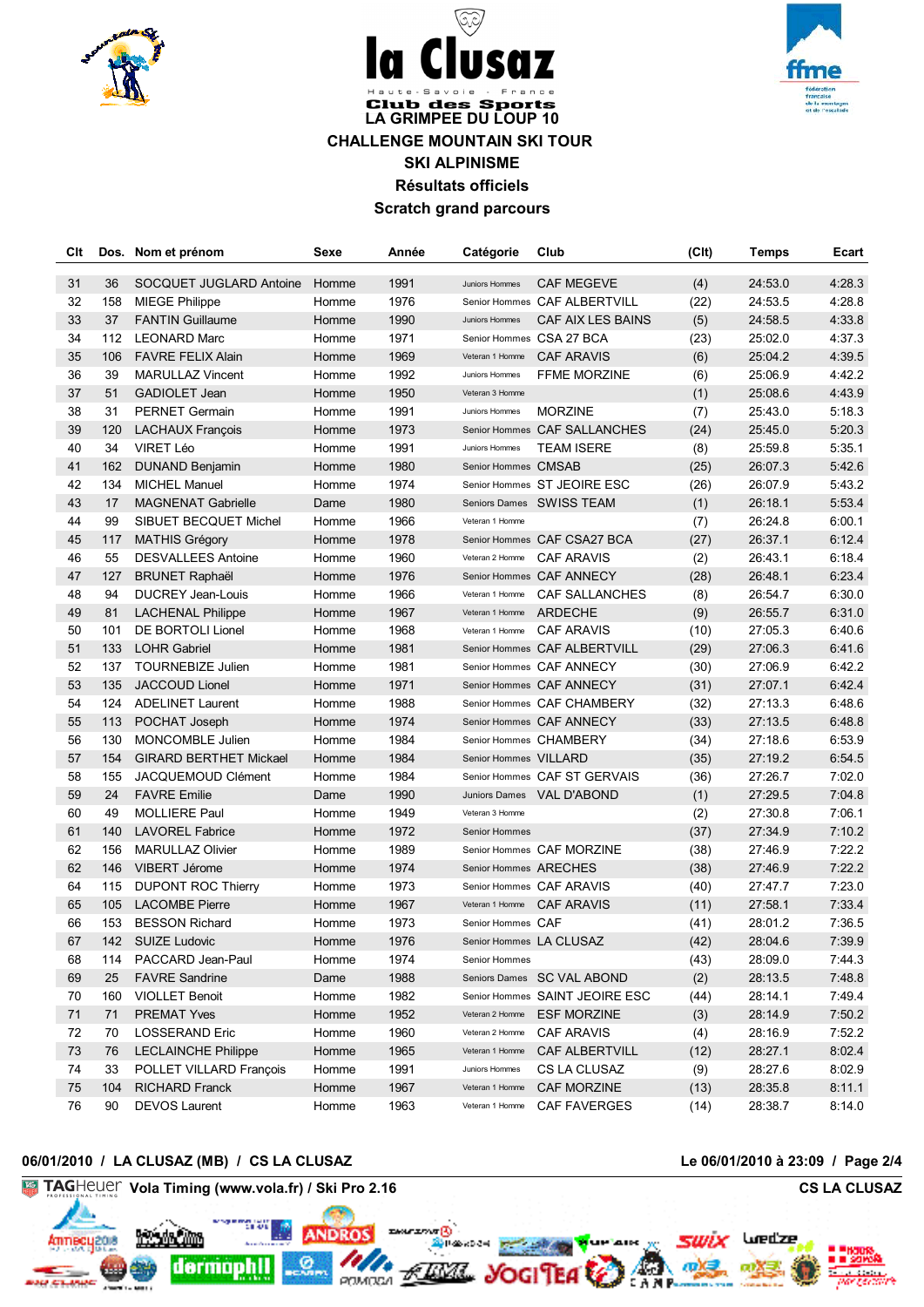



# **Club des Sports LA GRIMPEE DU LOUP 10 CHALLENGE MOUNTAIN SKI TOUR SKI ALPINISME Résultats officiels Scratch grand parcours**

 $\ddot{\phantom{a}}$ 

জ্

**SUZ** 

| Clt        | Dos.      | Nom et prénom                                       | Sexe           | Année        | Catégorie                                | Club                                                | (C <sub>It</sub> ) | Temps              | Ecart              |
|------------|-----------|-----------------------------------------------------|----------------|--------------|------------------------------------------|-----------------------------------------------------|--------------------|--------------------|--------------------|
|            |           |                                                     |                |              |                                          |                                                     |                    |                    |                    |
| 77<br>78   | 166       | <b>BUFFET Sylvain</b>                               | Homme          | 1977<br>1969 | Veteran 1 Homme                          | Senior Hommes CAF CLUSES<br><b>MONT SAXONNEX</b>    | (45)               | 28:44.0            | 8:19.3<br>8:21.8   |
| 79         | 73<br>35  | <b>DELAMOTTE Patrick</b><br><b>EVEILLARD Renaud</b> | Homme<br>Homme | 1990         | Juniors Hommes                           | <b>CMSAB</b>                                        | (15)<br>(10)       | 28:46.5<br>28:47.6 | 8:22.9             |
| 80         | 68        | PERRET Jean-Claude                                  | Homme          | 1959         | Veteran 2 Homme                          | CAF SALLANCHES                                      | (5)                | 28:51.0            | 8:26.3             |
| 81         | 141       | <b>CELLIER Florent</b>                              | Homme          | 1976         |                                          | Senior Hommes CAF LA ROCHE                          |                    |                    | 8:26.4             |
| 82         | 62        | <b>MOLLARET Bruno</b>                               | Homme          | 1960         | Veteran 2 Homme                          | CAF ANNECY                                          | (46)               | 28:51.1<br>28:53.3 | 8:28.6             |
| 83         | 80        | <b>BOUVIER Richard</b>                              | Homme          | 1969         |                                          |                                                     | (6)                |                    |                    |
| 84         |           |                                                     |                | 1974         | Veteran 1 Homme<br>Senior Hommes         |                                                     | (16)               | 28:55.5            | 8:30.8<br>8:33.0   |
| 85         | 157<br>32 | <b>BERNILLON David</b>                              | Homme<br>Homme | 1990         | Juniors Hommes                           |                                                     | (47)               | 28:57.7<br>28:58.4 | 8:33.7             |
| 86         | 69        | <b>CHAVANNE Joris</b><br><b>PASTEUR Eric</b>        | Homme          | 1960         | Veteran 2 Homme                          | <b>CAF SALLANCHES</b>                               | (11)               | 28:58.8            | 8:34.1             |
| 87         | 136       | <b>GENDRE Steve</b>                                 | Homme          | 1978         | Senior Hommes                            |                                                     | (7)<br>(48)        | 29:01.0            | 8:36.3             |
| 88         | 111       | <b>MORVAN Thibaut</b>                               | Homme          | 1981         |                                          | Senior Hommes CAF ARAVIS                            | (49)               | 29:06.5            | 8:41.8             |
| 89         | 148       | POUPEAU Walter                                      | Homme          | 1973         |                                          | Senior Hommes CAF ALBERTVILL                        |                    |                    |                    |
| 90         | 64        | <b>GUESDON Jean-Marc</b>                            | Homme          | 1958         | Veteran 2 Homme                          |                                                     | (50)<br>(8)        | 29:14.0<br>29:15.5 | 8:49.3<br>8:50.8   |
| 91         | 147       | <b>BOUZON Lionel</b>                                | Homme          | 1976         | Senior Hommes                            |                                                     |                    |                    |                    |
| 92         | 159       | <b>FILLION Xavier</b>                               | Homme          | 1978         |                                          |                                                     | (51)               | 29:28.0<br>29:30.0 | 9:03.3<br>9:05.3   |
| 93         | 100       | <b>KOSSONOGOW Nicolas</b>                           | Homme          | 1968         | Veteran 1 Homme                          | Senior Hommes CAF ARAVIS                            | (52)               |                    |                    |
| 94         |           |                                                     | Homme          |              |                                          |                                                     | (17)               | 29:35.2            | 9:10.5             |
| 95         | 131<br>82 | COSTE Sébastien<br><b>BASTARD Jacques</b>           |                | 1975<br>1966 |                                          | Senior Hommes CAF ANNECY<br><b>SAINT JEOIRE ESC</b> | (53)               | 29:40.0<br>29:42.3 | 9:15.3<br>9:17.6   |
|            |           |                                                     | Homme          | 1963         | Veteran 1 Homme<br>Veteran 1 Homme       | <b>ST JEOIRE ESC</b>                                | (18)               |                    |                    |
| 96<br>97   | 102       | MALLINJOUD Philippe                                 | Homme          |              |                                          |                                                     | (19)               | 29:42.4            | 9:17.7             |
|            | 27        | SILITCH Nina                                        | Dame           | 1972         |                                          | Seniors Dames CHAMONIX                              | (3)                | 29:44.8            | 9:20.1             |
| 98         | 163       | <b>BIJASSON Nicolas</b>                             | Homme          | 1975         |                                          | Senior Hommes CAF ANNECY                            | (54)               | 29:50.2            | 9:25.5             |
| 99         | 118       | <b>WOZNICA Julien</b>                               | Homme          | 1980         |                                          | Senior Hommes CS CHAMONIX                           | (55)               | 30:01.8            | 9:37.1             |
| 100        | 60        | <b>GANDER Alain</b>                                 | Homme          | 1960         | Veteran 2 Homme                          | SKI RANDO SCOUTS DE CLUSES                          | (9)                | 30:02.7            | 9:38.0             |
| 101<br>102 | 78        | <b>BERTINOTTI Lionel</b>                            | Homme          | 1970         | Veteran 1 Homme                          | <b>CAF ARAVIS</b>                                   | (20)               | 30:02.9            | 9:38.2             |
|            | 95        | <b>BARRACHIN</b> Jean Yves                          | Homme          | 1961         |                                          | Veteran 1 Homme CAF ARAVIS                          | (21)               | 30:07.5            | 9:42.8             |
| 103<br>104 | 122       | <b>BERNARD GRANGER Nicolas</b>                      | Homme          | 1982         |                                          | Senior Hommes CAF ARAVIS                            | (56)               | 30:08.7            | 9:44.0             |
|            | 139       | MASSON Gaëtan                                       | Homme          | 1978         |                                          | Senior Hommes CAF CLUSES                            | (57)               | 30:10.6            | 9:45.9             |
| 105        | 126       | <b>TEYPAZ Daniel</b>                                | Homme          | 1972         |                                          | Senior Hommes ST JEOIRE ESC                         | (58)               | 30:13.1            | 9:48.4             |
| 106        | 132       | <b>PRETOT Eric</b>                                  | Homme          | 1979         |                                          | Senior Hommes CAF ARAVIS                            | (59)               | 30:20.9            | 9:56.2             |
| 107        | 97        | <b>BRASSET Pascal</b>                               | Homme<br>Homme | 1966         | Veteran 1 Homme                          | <b>CAF FAVERGES</b>                                 | (22)               | 30:24.9            | 10:00.2            |
| 108        | 77        | <b>FERVENTIN Stéphane</b>                           |                | 1967         | Veteran 1 Homme                          | <b>CAF FAVERGES</b>                                 | (23)               | 30:25.1<br>30:41.2 | 10:00.4            |
| 109        | 59        | <b>MORAND Gérard</b>                                | Homme          | 1952         | Veteran 2 Homme                          | <b>PRAZ MONTAGNE</b><br><b>LES VOROSSES</b>         | (10)               |                    | 10:16.5            |
| 110<br>111 | 79<br>12  | <b>LAUNAY Stéphane</b>                              | Homme<br>Dame  | 1968<br>1992 | Veteran 1 Homme<br>Juniors Dames SALOMON |                                                     | (24)               | 30:51.4<br>31:00.4 | 10:26.7<br>10:35.7 |
| 112        | 23        | <b>MOLLARET Axelle</b>                              |                | 1978         |                                          |                                                     | (2)                | 31:08.3            |                    |
|            |           | MISSILLIER Gaëlle                                   | Dame           |              | Veteran 2 Homme                          | Seniors Dames CAF ARAVIS                            | (4)                |                    | 10:43.6            |
| 113        | 61        | <b>TRINCAT Francis</b>                              | Homme          | 1953         |                                          |                                                     | (11)               | 31:09.1            | 10:44.4            |
| 114        | 54        | <b>GOLLIET Simon</b>                                | Homme          | 1954         | Veteran 2 Homme                          | <b>CAF ARAVIS</b>                                   | (12)               | 31:35.3            | 11:10.6            |
| 115        | 165       | RIOS Jonathan                                       | Homme          | 1985         |                                          | Senior Hommes CAF CSA 27 BCA                        | (60)               | 31:43.2            | 11:18.5            |
| 116        | 16        | <b>MORAND Sabine</b>                                | Dame           | 1981         | Seniors Dames                            | CAF ALBERTVILL                                      | (5)                | 31:54.7            | 11:30.0            |
| 117        | 19        | <b>BONNEVIE Danièle</b>                             | Dame           | 1961         | Veterans Dames                           | <b>CAF MOUTIERS</b>                                 | (1)                | 31:56.5            | 11:31.8            |
| 118        | 63        | <b>DUFOUR Jean-Pierre</b>                           | Homme          | 1958         | Veteran 2 Homme                          | <b>CAF ARAVIS</b>                                   | (13)               | 31:59.4            | 11:34.7            |
| 119        | 83        | POTOT Franck                                        | Homme          | 1967         | Veteran 1 Homme                          | <b>CAF ARAVIS</b>                                   | (25)               | 32:02.1            | 11:37.4            |
| 120        | 103       | NARDIN Jean Louis                                   | Homme          | 1964         | Veteran 1 Homme                          | CAF ANNECY                                          | (26)               | 32:08.6            | 11:43.9            |
| 121        | 11        | RIBES Séverino                                      | Homme          | 1963         | Veteran 1 Homme                          | RAND DU CHERAN                                      | (27)               | 32:31.7            | 12:07.0            |
| 122        | 57        | <b>BIJASSON André</b>                               | Homme          | 1956         | Veteran 2 Homme                          |                                                     | (14)               | 32:34.2            | 12:09.5            |

# **06/01/2010 / LA CLUSAZ (MB) / CS LA CLUSAZ Le 06/01/2010 à 23:09 / Page 3/4**